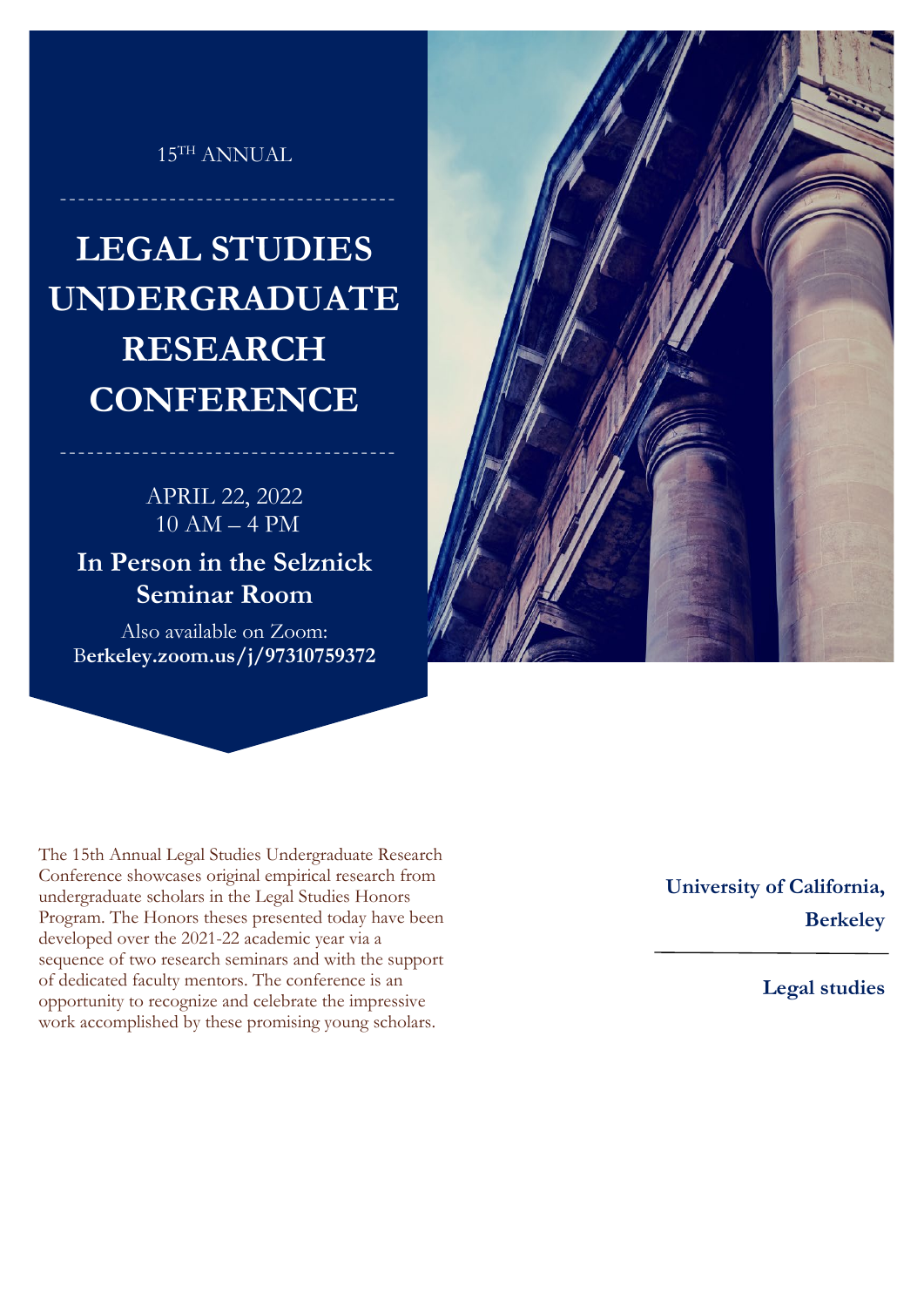# **CONFERENCE SCHEDULE**

## Introductory Remarks

10:00-10:20 am *Jon Marshall, Ph.D., Assistant Dean JSP/Legal Studies Professor Jonathan Simon, Lance Robbins Professor of Criminal Justice Law Professor Calvin Morrill, Associate Dean for Jurisprudence and Social Policy*

## Panel 1: Legal and Political Consciousness of Marginalized Groups

## 10:20-11:30 am **Moderator: Mitzia E. Martinez Castellanos, JSP**

#### **Dana Chen**

On Becoming a Leftist Activist: How Leftist Students of Color Develop, Conceptualize, and Mobilize Political Identities in the 21st Century

**Alex Rodriguez** Nowhere to Hide: Life Post-SB 1070 in California for Latinx People

#### **Shealyn Massey**

The Legal Consciousness and Legal Mobilization of Queer Asian Pacific Islanders

#### **Ibrahim Mohyuddin**

On the legal consciousness of Muslim Americans

## Panel 2: Law on the Frontlines During the Covid-19 Pandemic

## 11:30 am-12:40 pm **Moderator: Isabella Mariani, JSP**

#### **Natalie Gonzalez**

Frontline Work in a Time of Crisis: Child Welfare Decisions Under Pandemic **Policy** 

#### **Harman Gakhal**

Teaching Racial Justice on the Frontlines: Teachers and Administrators in a Rural District Fighting for Academic Freedom

#### **Eric Esparza**

Deal or No Deal: Perspectives of Public Defenders on Plea Bargaining

#### **Jin (Julia) Yoo**

The Future of Law Looks a Lot Like a Legal Vending Machine: Lawyer-Client Interaction in Technologically Mediated Legal Advice